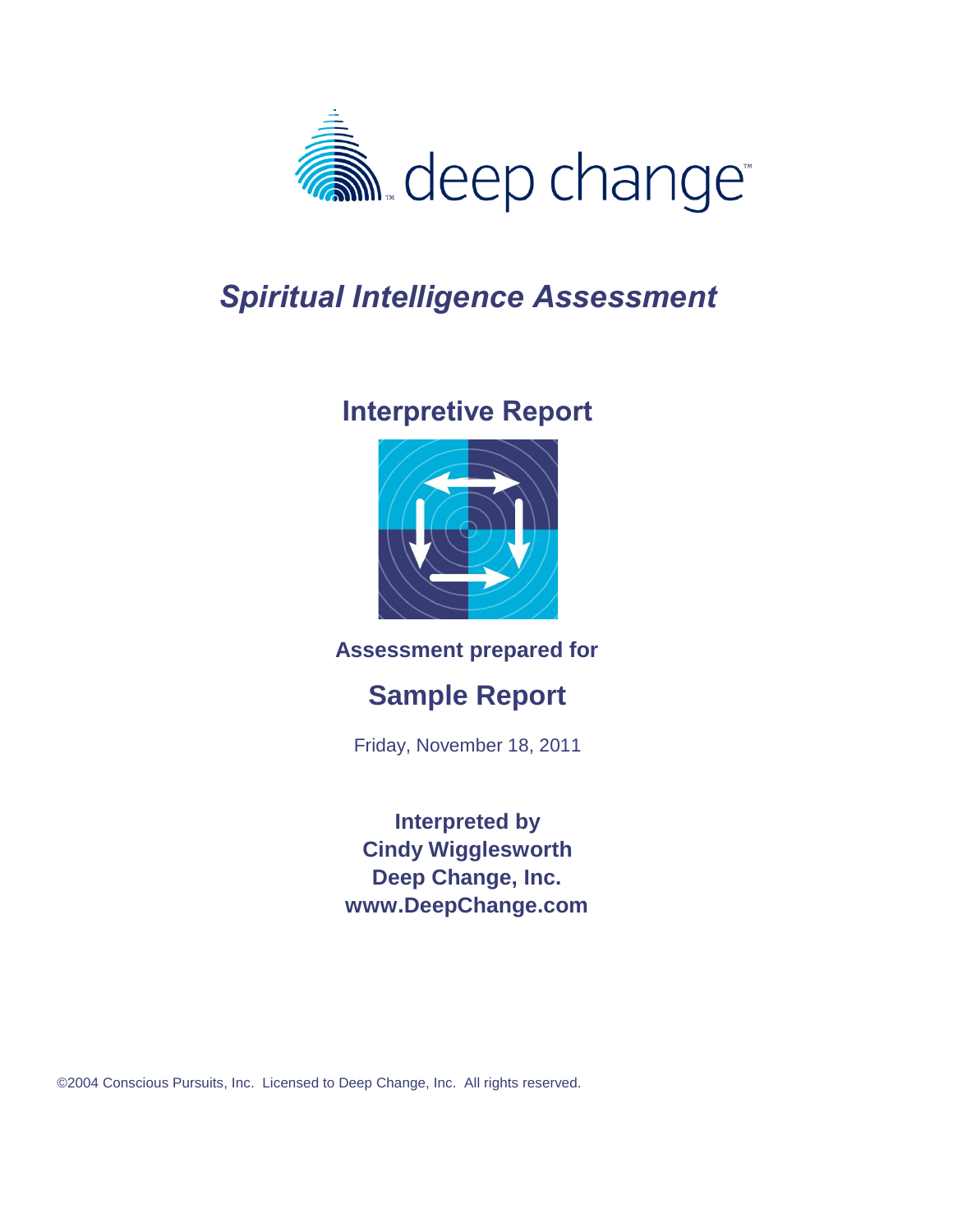

## **Preface**

### **Please read this introduction before reading your results as many questions are answered in these introductory pages.**

### **Spiritual Intelligence**

Spiritual Intelligence is defined as "The ability to act with Wisdom and Compassion while maintaining inner and outer peace (equanimity), regardless of the circumstances." Spiritual Intelligence exists as potential in each of us – but like any intelligence it must be developed. Developed intelligences can be demonstrated as "skills" or "competencies". The Deep Change Spiritual Intelligence Assessment measures twenty-one skills that we believe combine to create the ability to be wise and compassionate in our behaviors, while maintaining inner and outer peace – even under great stress.

### **Measuring Spiritual Intelligence**

Based on your answers to our questionnaire you have been assessed relative to your current level of skills-development in these twenty-one spiritual intelligence skills. These skills are broken into four quadrants:

- 1. Higher Self / Ego self Awareness
- 2. Universal Awareness
- 3. Higher Self / Ego self Mastery
- 4. Spiritual Presence / Social Mastery

### **The Four Quadrants:**



### **How Each Quadrant Interacts with Another**

The first two quadrants are inner aspects of spiritual intelligence; therefore, they are hard for the outer world to see. You can know them about yourself. Other people can only infer your skills in these quadrants based on your behaviors. What others see most about you appears in Quadrants three and four. Our belief is that Quadrants 1 and 2 are interactive and reinforcing. For example, as you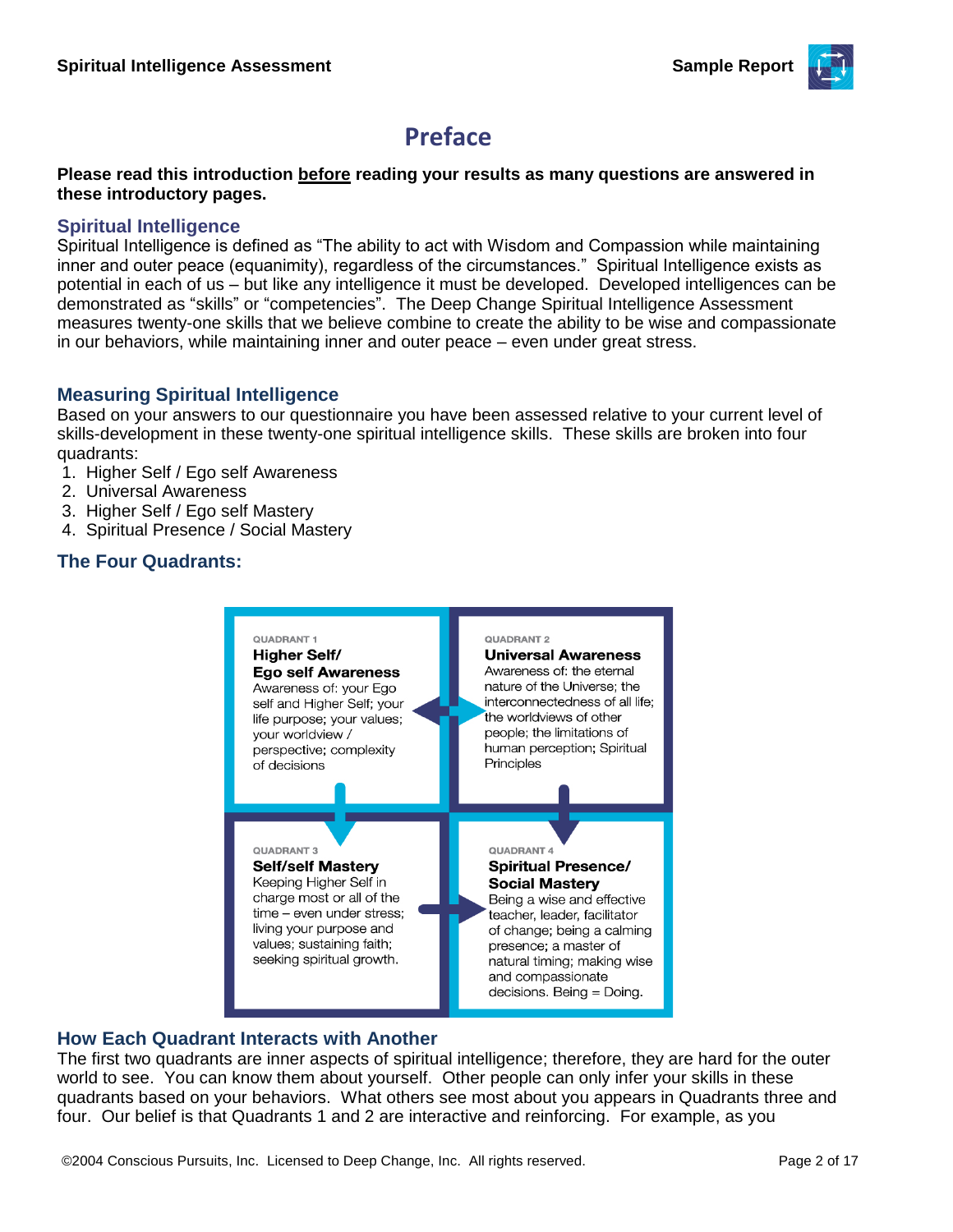#### **Spiritual Intelligence Assessment Sample Report**

discover more about yourself, it is easier to learn about others. As you learn about the beliefs of others you learn more about yourself. Self/self Awareness (Quad 1) is the predecessor of Quad 3 – Self/self Mastery. The idea is that until you can hear the voice of your Higher Self and discern your life purpose and values, it is hard to live by these! Quad 4 is dependent upon skill development in the other 3 quadrants. If you have little self awareness, you will have little self-mastery. Without selfmastery it is hard to be wise, compassionate and peaceful. Similarly, if you cannot understand the beliefs (worldviews) of others, how can you interact with others in a way that is wise or compassionate?

#### **A Faith-Neutral Assessment Instrument**

This is a "faith neutral" instrument. Being "faith neutral" means that we do not rely on the language of any one faith tradition (religion or denomination). We seek to find generic words for concepts whenever possible. Because as individuals we come from so many viewpoints, one word is rarely enough to communicate clearly to everyone. Therefore synonyms become very important.

Please make use of the **GLOSSARY** (Appendix 1 of this report). If you find any particular words in the assessment tool or this report troublesome, look at Appendix 1. Read the short definition and note the list of synonyms. Then substitute a word you like better whenever you read a word we are using that bothers you. Bridging across our various belief systems takes an effort by all of us!

#### **You Are in Charge of Your Spiritual Path**

Deep Change will never dictate to you what you must believe or how you must act. We offer this instrument as a tool for self-reflection and a possible aid in your own journey. Ultimately you and you alone decide what you believe and which skills you want to develop. If you feel a skill is not important for you – that is fine!

#### **How to Read This Report**

**There are no "minimum skill" requirements** - you decide where you want to be on each skill. If you scored at level 3 in a skill, you may find that this level of skill development is sufficient. Spiritual growth is a personal choice and each of us must decide when we are ready and how far we want to grow.

**There are 21 skills** described by this assessment. We do not claim that this is an exhaustive list of all possible skills. These 21 skills do seem to represent the common threads among the major faith traditions, modern psychology, and among many philosophers and spiritual writers. There may be skills not listed in this report that are important in your faith tradition. And there may be some skills listed that you don't feel are important. We invite you to "adjust" the report accordingly. If you feel a skill is not important then you would not need to consider any "next steps" recommended in that section of the report. If your chosen faith tradition emphasizes a skill not listed in our assessment, then of course you should consider pursuing the development of that skill.

**Most people will not develop ALL 21 skills to a high level.** Eventually we hope to demonstrate by statistical analysis any minimum skills or levels needed to create a "tipping point" – the point at which the foundational skills are sufficiently developed to lead to Spiritually Intelligent behavior.

**Skill Levels**: We have assessed your current skill levels by how you answered the questions. If you feel the results are wrong you may have answered the questions while not in a proper frame of mind. If you feel this is the case, you may retake the assessment at a discount by contacting your certified SQi coach, or if you do not have a coach, by contacting the creator of this instrument, Cindy Wigglesworth, at cindy@deepchange.com

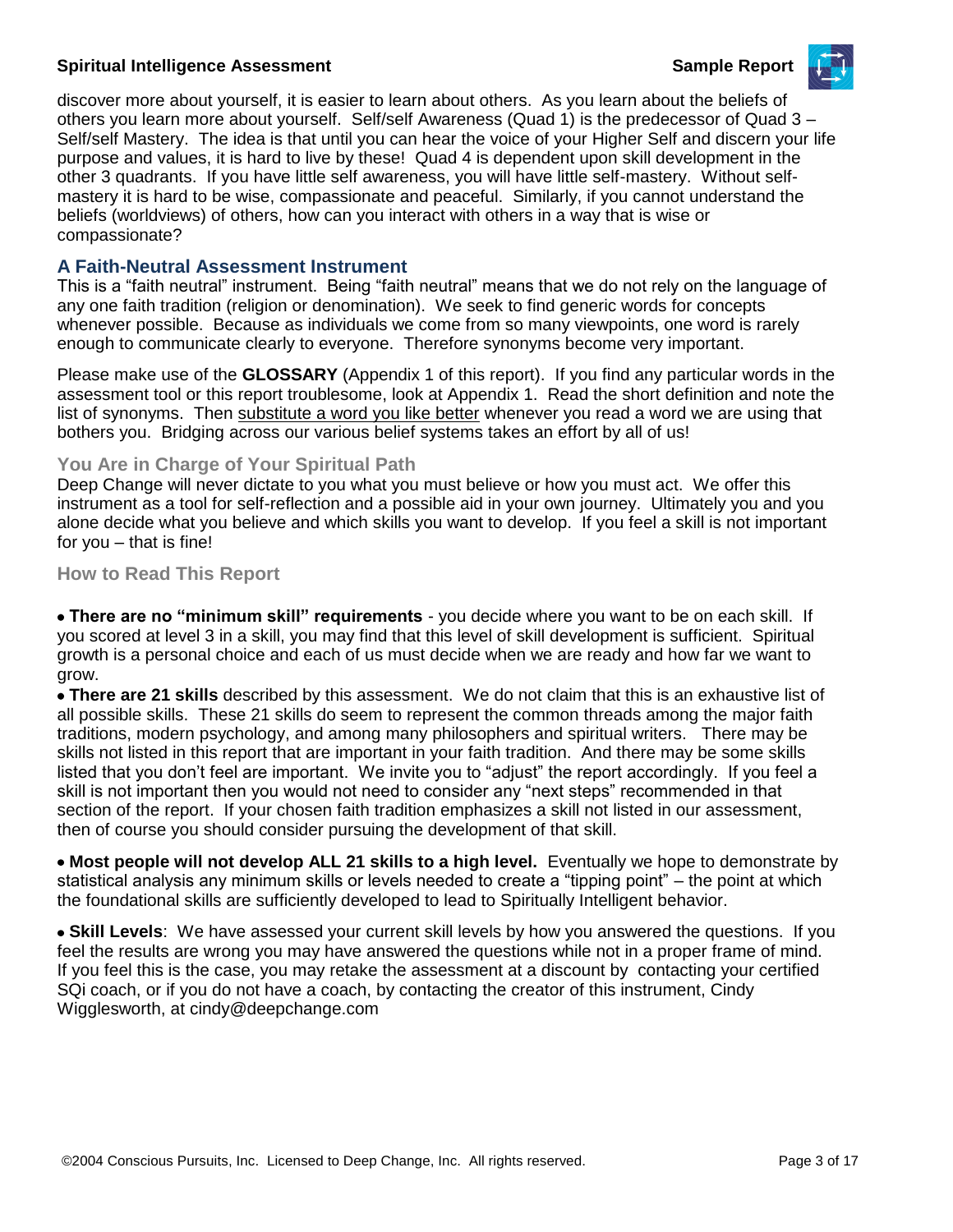#### **Spiritual Intelligence Assessment Sample Report**



**Level 0** - more than half the people who take the SQi receive at least one zero, so please do not worry! A zero can mean several things. Sometimes you answered a question incorrectly - a certified coach can walk you through the questions and help you determine if you just "clicked in the wrong place." Sometimes - and it is precious when we see this - we have answered the question correctly based on how we interpreted it. Often in these cases the interpretation we used shows us something really important about our own assumptions or areas in need of forgiveness or release. A conversation with a coach can clear up situations where we might have leapt to an interpretation of what the question means, and once we talk it through we may realize we would answer it differently today. In those cases the coach can talk you through the other questions related to that skill and help reach a more realistic score on that skill (e.g. you might actually be a 2, 3, or higher on that skill). And you might find there is a lingering and precious lesson for you about certain wounds from your past where you tend to leap to a conclusion about things and become upset. Many people report the most valuable parts of the report are where they got zeros. So please relax, observe the part of you that might be upset by this score, reassure that ego voice that all is well, and then talk to coach to find the potential gift in this score - and to be re-scored if appropriate. Please remember that this assessment is a developmental conversation - one that BEGINS with you taking the survey, continues with this report, and is ideally accompanied by a personal conversation with a certified coach. And of course, your interior conversation with your higher self is crucial for personal growth.

**Levels 1 and 2** mean you have begun working on this skill and have accomplished some foundational competency. There is still significant room for growth.

**Levels 3 and 4** demonstrate significant proficiency in this skill. Serious effort has probably already been put into developing this skill. For many people level 4 is as high as they may ever choose to develop.

**Level 5** is the highest level we assess. It represents a significant accomplishment, usually requiring years of effort. Yet the spiritual journey is never "finished". Furthermore, like any skill, if we don't maintain it, we could become less effective. So, if you attain a level 5 score, keep up the spiritual practices which got you there so that you can deepen and sustain this skill.

More detailed descriptions of what each skill level looks like are from the person giving you your feedback report.

#### **Next Steps**

 $\circ$  For each result we describe your current skill level and recommend one or more "next steps." These suggestions are always optional. You may find additional helpful ideas on the Deep Change website, (www.DeepChange.com), in published materials (see Deep Change suggested reading list) or by attending our *Spiritual Intelligence At Work*<sup>TM</sup> classes.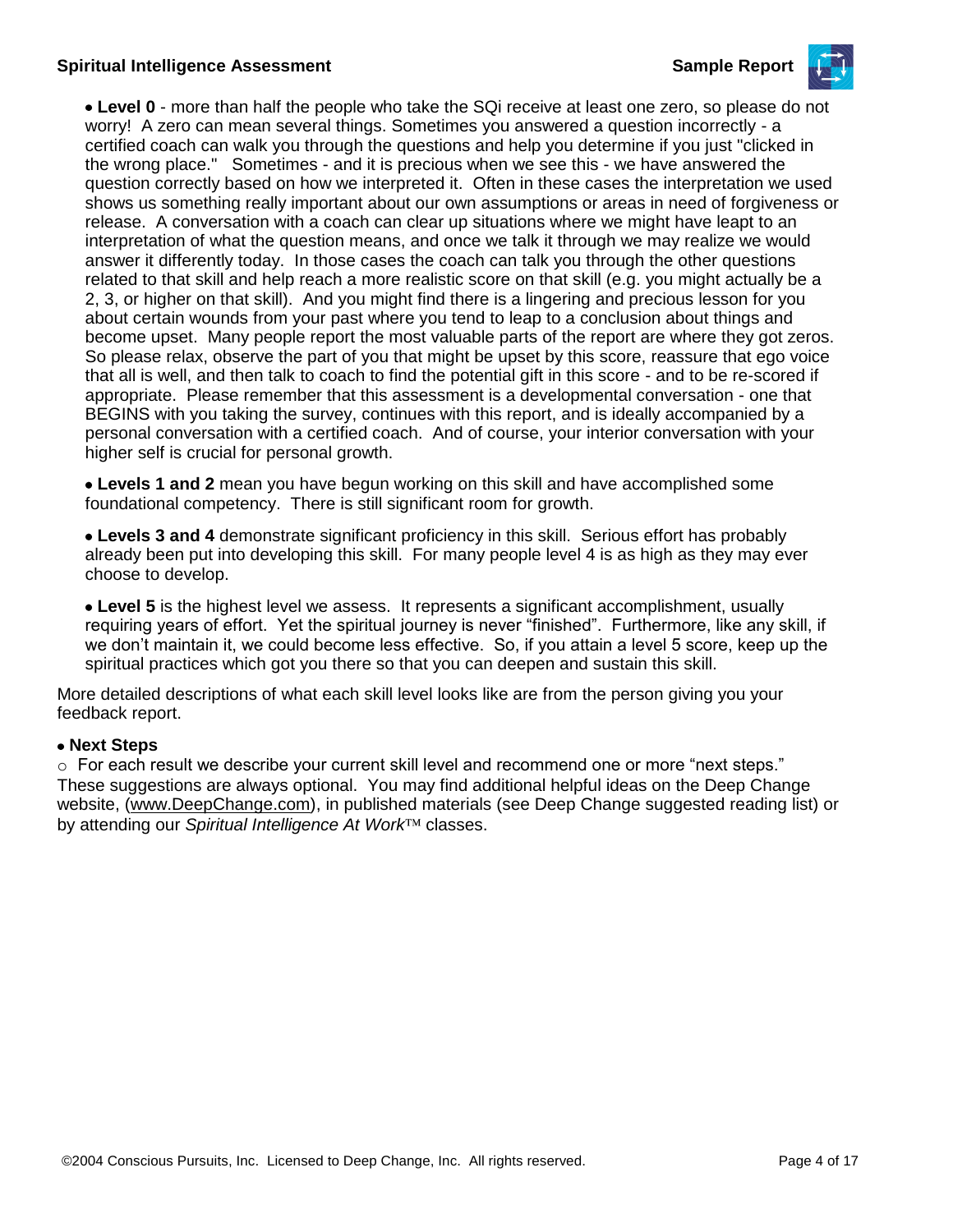

## **Quadrant 1** Higher Self / Ego self Awareness Scores

## **Your Quandrant 1 Results:**

There are five skills in Quadrant 1. The minimum score is zero. The maximum is five. Your scores in graphical form are displayed in the chart. Below the chart is a text description of your current skill levels and some "next step" suggestions if you choose to continue to develop in that skill.



You can explain your own worldview to others. You understand that other people's worldviews can be different from yours but are not necessarily wrong. You are "somewhat" sure that everyone has a worldview and that every worldview is incomplete or limited. Next step: This is an area for you to think more deeply about so that you may solidify this skill level before moving forward. Consider traveling to another country to see life through the eyes of another culture. Or spend a signficant quantity of time with people from a different religion or culture. As you learn about the belief systems of others you will be learning about yourself. Over time you may find a compassionate realization that we are all strongly shaped by our experiences - including our upbringing - to believe what we believe.

#### **Skill Two: Awareness of Personal Life Purpose, Mission or Vision (Level 3)**

You have reflected on and can describe your mission or life purpose. You can see how it is or is not supported by your strengths and weaknesses. This is a fabulous foundation! Next step: The step is learning how to make your purpose/mission come alive everyday. Begin this by examining your daily behaviors and decisions in the light of your mission: are your actions and decisions leading you in the direction of your highest purpose? Learn to discern when you are moving "off track" and then consciously choose to get back "on track."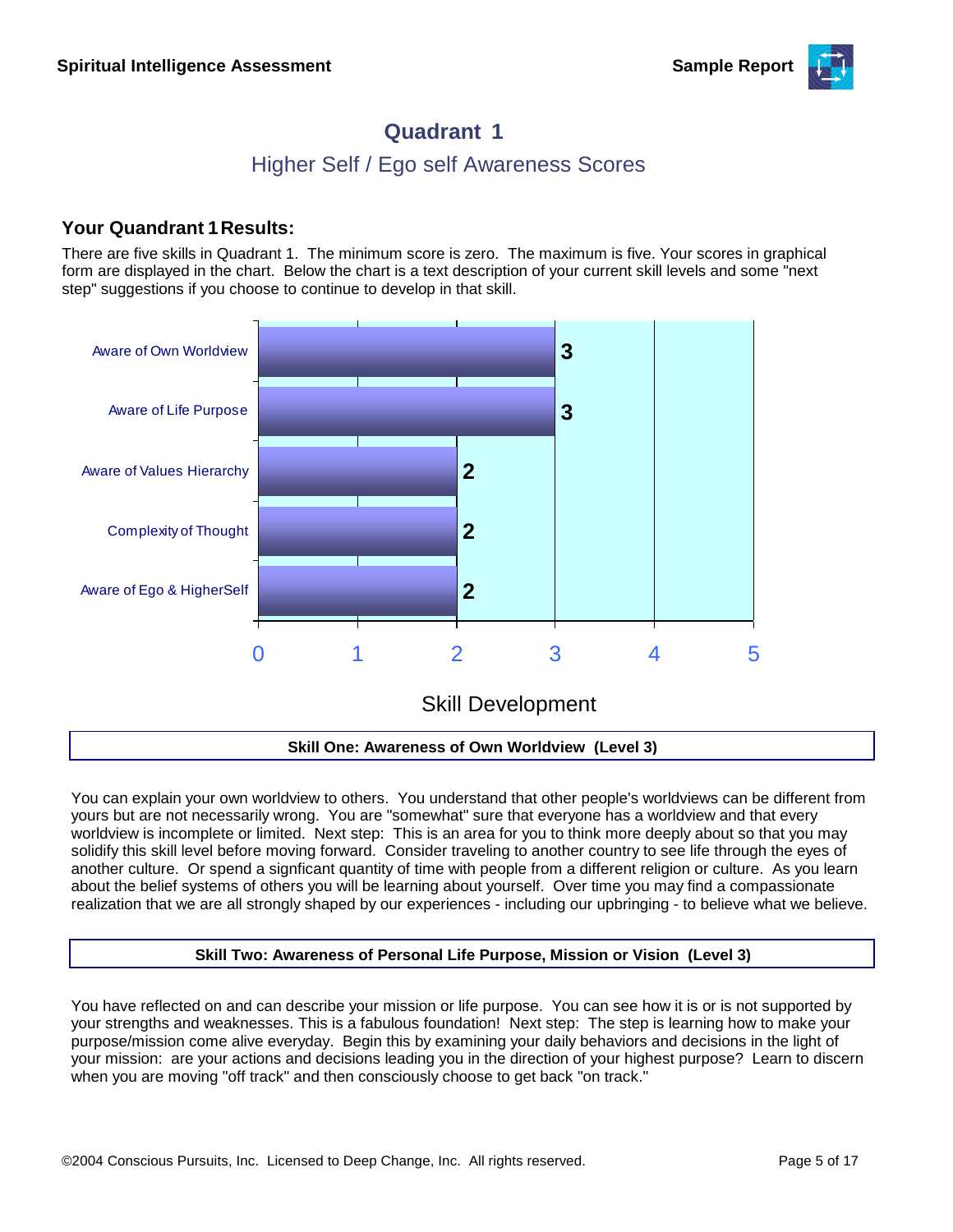

#### **Skill Three: Awareness of Personal Values Hierarchy (Level 2)**

You understand the importance of having personal values and you can list your own. You know what matters to you. This is a great foundation for healthy decision-making. Next step: Write your list down and look at it. Spend some quiet time considering whether your Values are aligned with the highest truth you understand and with compassion for all living things. Listening to your Higher Self/Inner Wisdom will help you identify your most important core values. Edit the list if you get a better idea about what matters to you. Once you feel your list is aligned with your Highest Self and they reflect a compassion for yourself and all living beings, then begin evaluating your daily actions and decisions in light of your values. What percentage of the time are you "walking your talk"? How can you move closer to 100%?

#### **Skill Four: Complexity of Inner Thought Process (Level 2)**

You might have misread the question "I make decisions based only on guaranteed outcomes." Your answer was "sometimes", "often" or "consistently". Since outcomes are almost never guaranteed, we have to learn to make decisions in the face of uncertainty. If you misread the question, you can talk to a SQi certified coach coach to determine your proper level of current skills. Next step: Pay attention to decisions and see if their outcomes are really ever "guaranteed." How often does something happen that you didn`t expect? How predictable are things? Sometimes we like to comfort ourselves by pretending things around us are predictable...but are they really? Observe yourself when you have to make decisions under situations of uncertain outcomes. Are you extremely reluctant to decide? Do you avoid making a decision? Consider that NOT making a decision is just as much a choice as MAKING a decision. We delude ourselves by thinking that by "doing nothing" we are not responsible for whatever happens. Yet by "doing nothing" we are still responsible - because we could have chosen otherwise. There is no escape from accountability. Consider therapy or counseling to get at the root of any avoidance issues or discomfort with uncertainty. We all have those feelings - but what we do with them determines our effectiveness in the world.

#### **Skill Five: Awareness of Ego self and Higher Self (Level 2)**

You are aware of some or most of the impacts that your upbringing (family and culture) had on the development of your personality and beliefs. You are aware that you have an occasional "inner debate" between two basic inner voices. You are "somewhat" aware that the desires of your Ego and of your Higher Self (Inner Wisdom) are different. Next step: Notice that Ego speaks from anger or fear. Sometimes when our Ego gets strongly agitated it can feel like we are not in control of our own behavior! Notice when your Ego side gets activated. Notice what happens in your body. Does your pulse rise? Do you clench your teeth or fists? Do muscles tighten? Does your stomach tense? Your body can be your ally in becoming more aware of Ego! You may notice that certain people or certain types of situations cause the Ego to get agitated. Become very aware of patterns so you can finish this sentence: "My Ego tends to get upset when...." Think back to over your life. How is this upsetness related to other situations form your childhood or early adulthood? Learn to have a conversation with yourself when your Ego is upset (or better yet in a quiet moment later on). Ask your Ego self "What are you afraid of?" "What are you angry about?" "What would you like me to do about this situation." This dialogue helps you to create a little bit of distance through awareness so that you are OBSERVING your Ego self rather than just automatically acting based on its prompting. Write down the answers you get from Ego. Then ask yourself "What might be a more Wise and Compassionate response to this situation?" (or more simply, "What would Love do?") Breathe deeply to calm your body and then ask the question again. Listen for the inner wisdom that arises from Higher Self. Notice the differences in how each part of ourselves interprets a situation.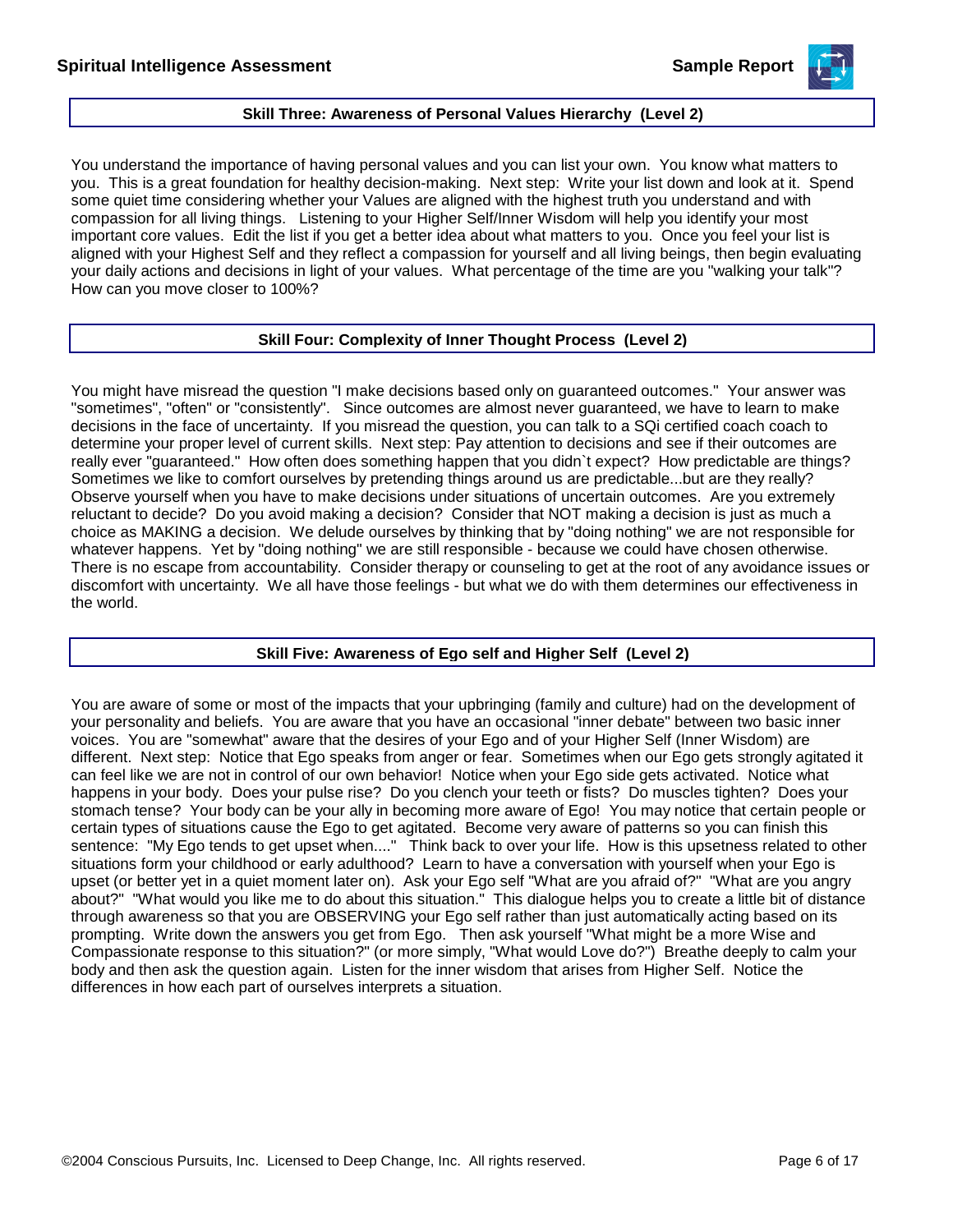

## **Quadrant 2**

## Universal Awareness Scores

### **Your Quandrant 2 Results:**

There are six skills in Quadrant 2. The minimum score is zero. The maximum is five. Your scores in graphical form are displayed in the chart. Below the chart is a text description of your current skill levels and some "next step" suggestions if you choose to continue to develop in that skill.



#### **Skill Six: Feeling Interconnected with All Life (Level 0)**

You either frequently try to think about something else when you see someone grieving or feel that you can only rarely keep an open-heart when someone is in pain. Next step: Consider that this is an understandable defense to feeling the pain of others. Someone else's pain is tempting to hide from...since we may feel that we can't make it better. We also tend to believe that we can only handle so much suffering, and we already have enough in our own lives...so we set up walls to connecting with other people's feelings. So the underlying motive is fear that we cannot handle the pain (grief) of another person. We may even fear our own emotions and try to repress them. Fear is an emotion of our Ego self. And the fear is usually based on a false belief. Grief in and of itself is just an emotion. Emotions can arise and dissipate if we do not resist them or cling to them. Compassionate connection with ourselves and with other humans means we have to have the courage to not look at our emotions and theirs. Even if we cannot "fix" things we can hold someone hand, express our care for them, and just be there. We can also pray for those who suffer. You need the strength of your own emotional self-awareness first...then you can develop the strength to be present to the pain of others. A good first step to increase your emotional self-awareness is to work on a good emotional vocabulary. Create a list of "feelings" (or take the list from Deep Change website) and each day write in a journal the emotions you felt during the day. Building your emotional self-awareness will help you have compassion for yourself. You will realize that emotions arise and then leave. You can learn how to handle them. If you have concerns about being able to handle your own feelings we strongly encourage you to do this emotional selfawareness work with a trained therapist.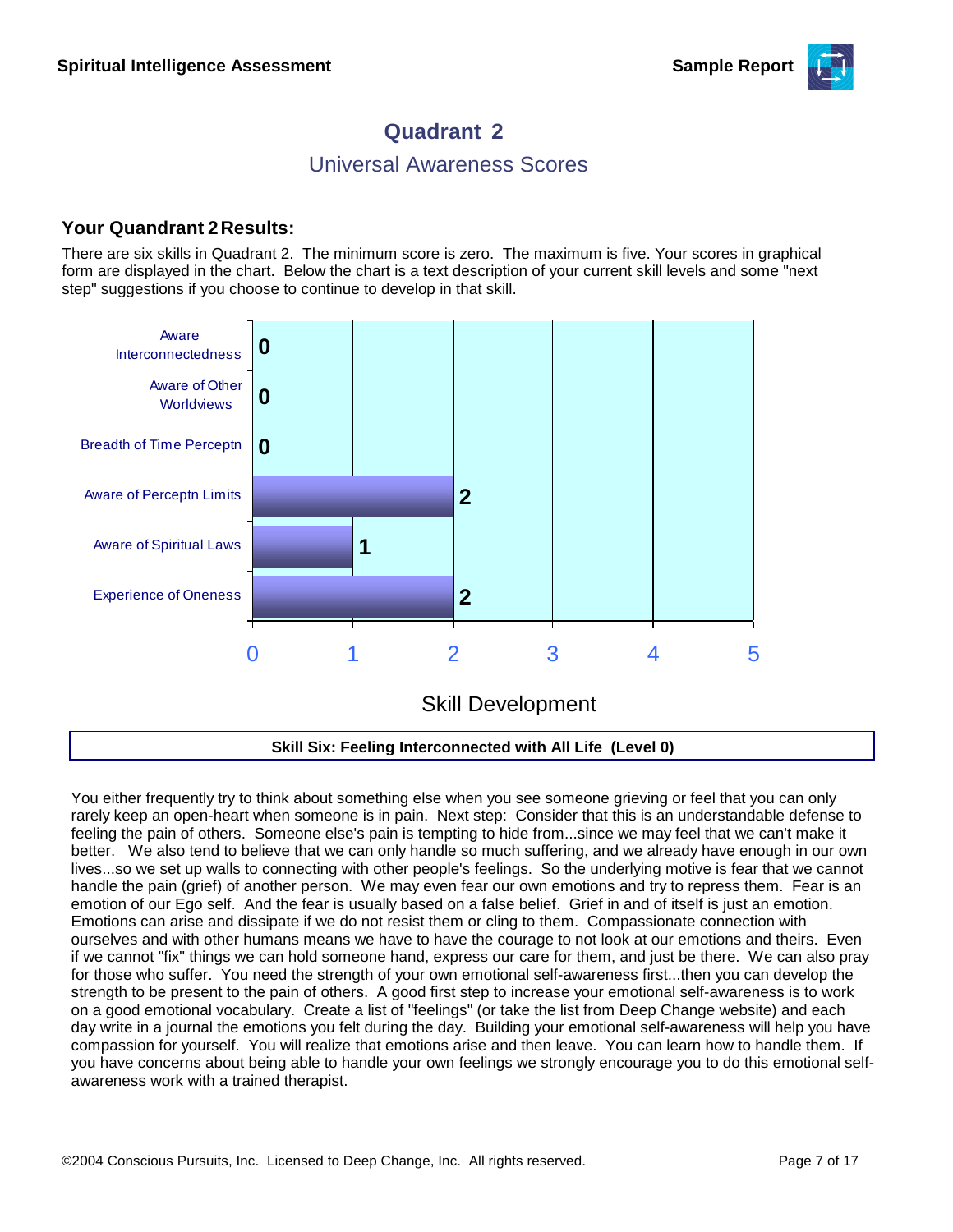

#### **Skill Seven: Awareness of the Worldviews of Others (Level 0)**

You may have difficulty listening to other people's points of view. This may limit your effectiveness in your work and your ability to build trusting open relationships. Next step: Consider taking a debate class where you will have to argue both sides of a point. This can help you see that in most arguments each side has a legitimate point. You might also want to discuss with a coach or counselor how to listen to others so that you really understand their point of view.

#### **Skill Eight: Breadth of Time Awareness (Level 0)**

You haven`t yet spent much time reflecting on your development and/or your parents or caregivers. Next step: awareness of our own growth patterns over time is very important. It expands our sense of compassion... we see that our parents changed over time as we did. This helps us see that we are ALL in a process of change. Nothing is constant. Some people continue to grow and change all their lives. Some people who we thought were rigidly stuck may have a life-changing experience and suddenly change dramatically. Reflect on how people are helped or hindered in their growth and development. None of us are the same today as we were yesterday or 5 years ago. As you grasp the inevitability of time moving forward in individual lives, and how we change, move on to considering human history. Read something like Spiral Dynamics by Beck and Cowan to expand your thinking to include the change of groups of people over time. We have to really understand linear time as we experience it and how history unfolds before we can move into more transcendent concepts of time.

#### **Skill Nine: Awareness of Limitations of Human Perception (Level 2)**

You sometimes use your Intuition to supplement your 5 physical senses. But you don't totally trust it yet. Next step: consider taking a workshop or purchasing a book on how to develop your intuition. Like any skill it has to be practiced to get good at it. Give it a try! It could be fun and helpful!

#### **Skill Ten: Awareness of Spiritual Principles (Level 1)**

Note: In this skill there is not a set list of specific principles a person MUST believe in to attain a certain level. A Spiritual Principle is defined as a law about how the world works which is not directly testable by physical means…yet is somewhat "provable" in the realm of experience. Spiritual Principles at their most basic teach how to be a good person and be accepted by God or achieve freedom from rebirth. At their more complex, Spiritual Principles teach how to find inner peace, compassion and wisdom in this life…understanding that this life and the next are interconnected. Spiritual Principles are founded on a belief in love, forgiveness, the value of an ethical life, and awareness that we are profoundly interconnected and a belief that this life has meaning. Thus a rule which encourages hate, harming others or despair would not meet our criteria for a Spiritual Principle. Learning a Spiritual Principle is a combination of commitment to understand (heart), the effort to learn conceptually (head), and applying the skill. This skill is unusual in that the only way to "test and learn" a Spiritual Principle is to apply that principle in your own life and see if it works. Thus this skill bridges into Self/self Mastery. Yet awareness precedes action – so we are placing this skill in the Universal Awareness Quadrant.

You are committed to living a spiritual life but are without a faith tradition or spiritual culture to guide you in the early steps of your journey. Next step: Most people find that the early part of the spiritual journey is best begun by studying with experts in a tradition (faith tradition or secular tradition). Pick a tradition and study it and practice it. After spending some time learning from external authorities you will begin to hear your inner authority strengthening. You will agree or disagree with what you are taught. The challenge will then be to humbly discern when you are resisting information you need vs. when your Inner Wisdom is telling you that something is not your true path.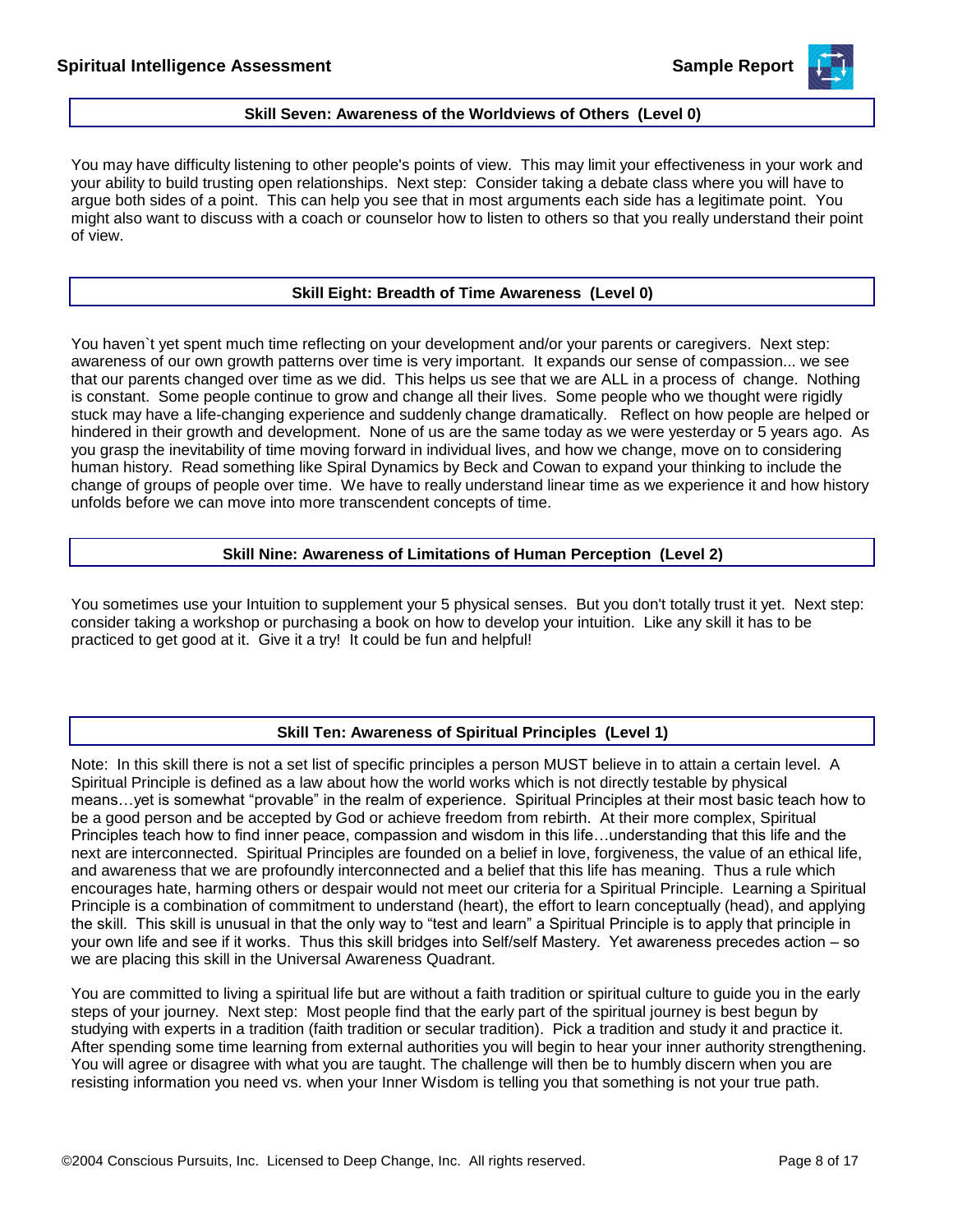

You frequently experience a sense of "timelessness" when you are totally immersed in what you are doing. These moments of "flow" are when your "being " and your "doing" are merged. You have rarely or occasionally had "peak experiences" that make you feel lighter, happier and more connected. These moments occur spontaneously. Next step: Notice when you have a peak experience. Do these happen in any pattern? For example, for many people these are inspired by nature, by art, or by being toally present to the joy of a child. Increase your exposure to things which trigger your peak experiences. Consider spiritual practices from the mystical side of your faith tradition if you would like to increase the frequency of these moments of "non-dual" or unity consciousness (I and the Universe are one).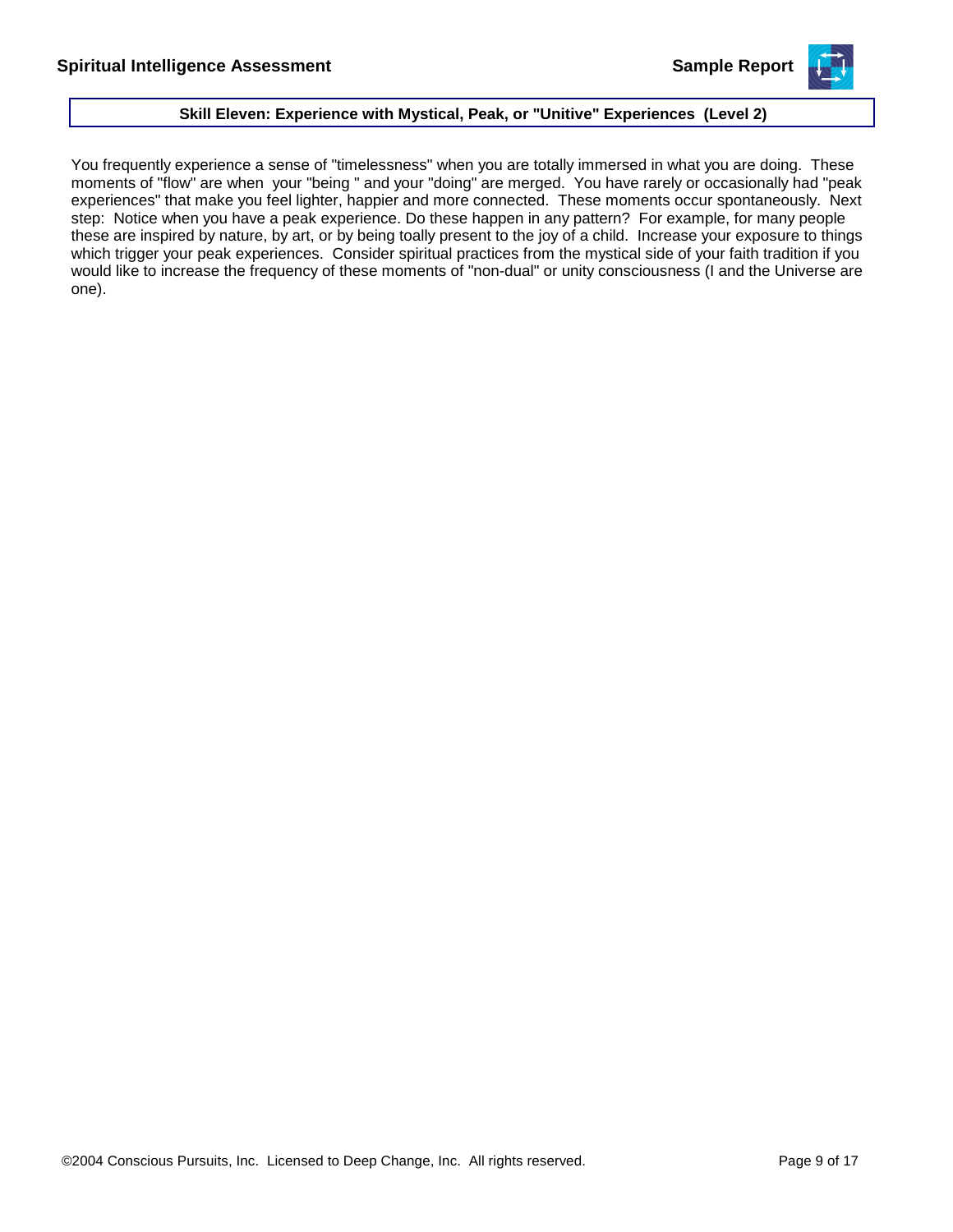

## **Quadrant 3** Self / self Mastery Scores

## **Your Quandrant 3 Results:**

There are five skills in Quadrant 3. The minimum score is zero. The maximum is five. Your scores in graphical form are displayed in the chart. Below the chart is a text description of your current skill levels and some "next step" suggestions if you choose to continue to develop in that skill.



#### **Skill Twelve: Demonstrating Commitment to Personal Spiritual Growth (Level 3)**

You are open to learning from those inside and outside the belief system in which you were raised. You ask your Higher Power or Higher Self to help you grow spiritually. You are frequently involved in group learning activities (such as classes, retreats). Yet you are only "sometimes" involved in activities done alone such as reading, listening to tapes, prayer , meditation or chanting. Next step: consider why you might be avoiding more quiet time. Is there a way to increase your personal reflective time?

#### **Skill Thirteen: Keeping Higher Self/ Spirit in the Drivers Seat (Level 2)**

You know that anger does not get you the best results. You are mostly aware of when your Ego self has been activated and you are acting based on fear or anger. You want to find a better way to handle things. Next step: through your faith tradition, therapy, coaching or through a class learn the steps to shift from Ego to Higher Self...from anger or fear to love and forgiveness. Study what forgiveness really means (it is not about forgetting the wrongs done to you) and work on forgiving anyone you still bear anger towards.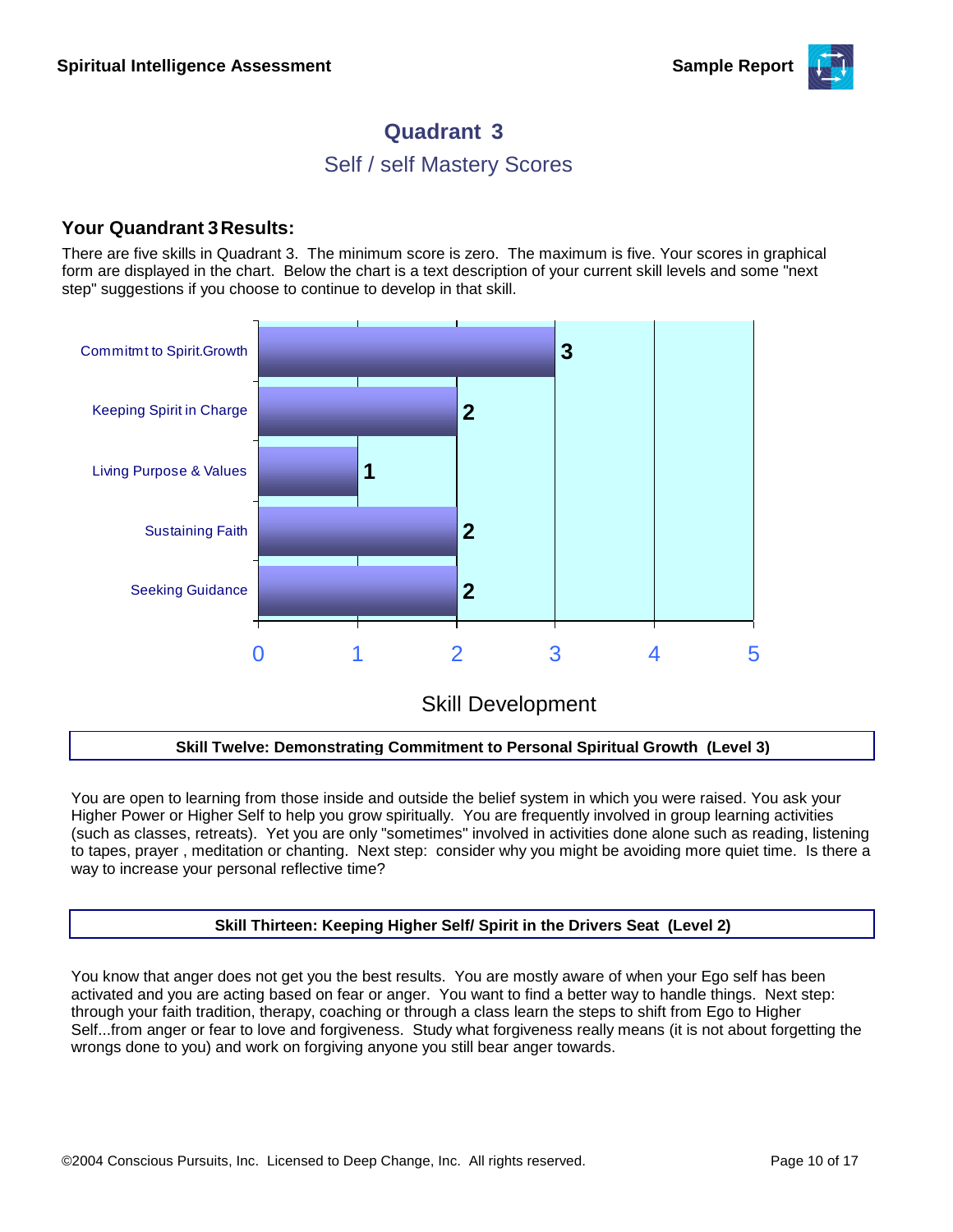

#### **Skill Fourteen: Aligning Purpose and Values with Compassion and Wisdom (Level 1)**

You are sometimes or frequently comfortable talking about your purpose / mission and your values with people you trust. You are reluctant to discuss these with people who might have a different set of values or a different sense of purpose. Next step: Ask yourself, "What am I afraid of?" Write down all the "bad things" you think might happen if you mention these things.

#### **Skill Fifteen: Sustaining Faith Even During Dark Nights of the Soul (Level 2)**

You have confidence in a Higher Power / Source - not just as a matter of belief but also as a matter of experience based on your relationship with your Higher Power. You are able to sustain an "attitude of gratitude" in most circumstances. Next step: Continue to strengthen your relationship with your Higher Power so that it can sustain you even when you are angry or grieving or distressed. Relationships are strengthened through a commitment of time and energy. How much time do you spend each day focused on your relationship with your Higher Power?

#### **Skill Sixteen: Seeking Guidance from Universal Consciousness (Level 2)**

You are willing to seek guidance from sacred texts or experts and from people you know and respect. You also ask your Higher Self / Higher Power for help. This is a good balance of internal and external sources. Next step: Are you able to consider and possibly reject the advice you get from external sources? Are you willing to engage external experts in a discussion? As you develop you own knowledge base, as you work consciously to choose what is the highest and best action to take in a situation, you will learn and grow. Do not be overly committed to any person or expert's worldview...that is turning over your own responsibility to think and choose to someone else. At the same time, be willing to test your own beliefs by engaging in discussion with others. Humility is the key. Listen to your own inner guidance. Listen to external guidance. Wrestle with it for a while and ask your Higher Power to help you know what is the wisest action.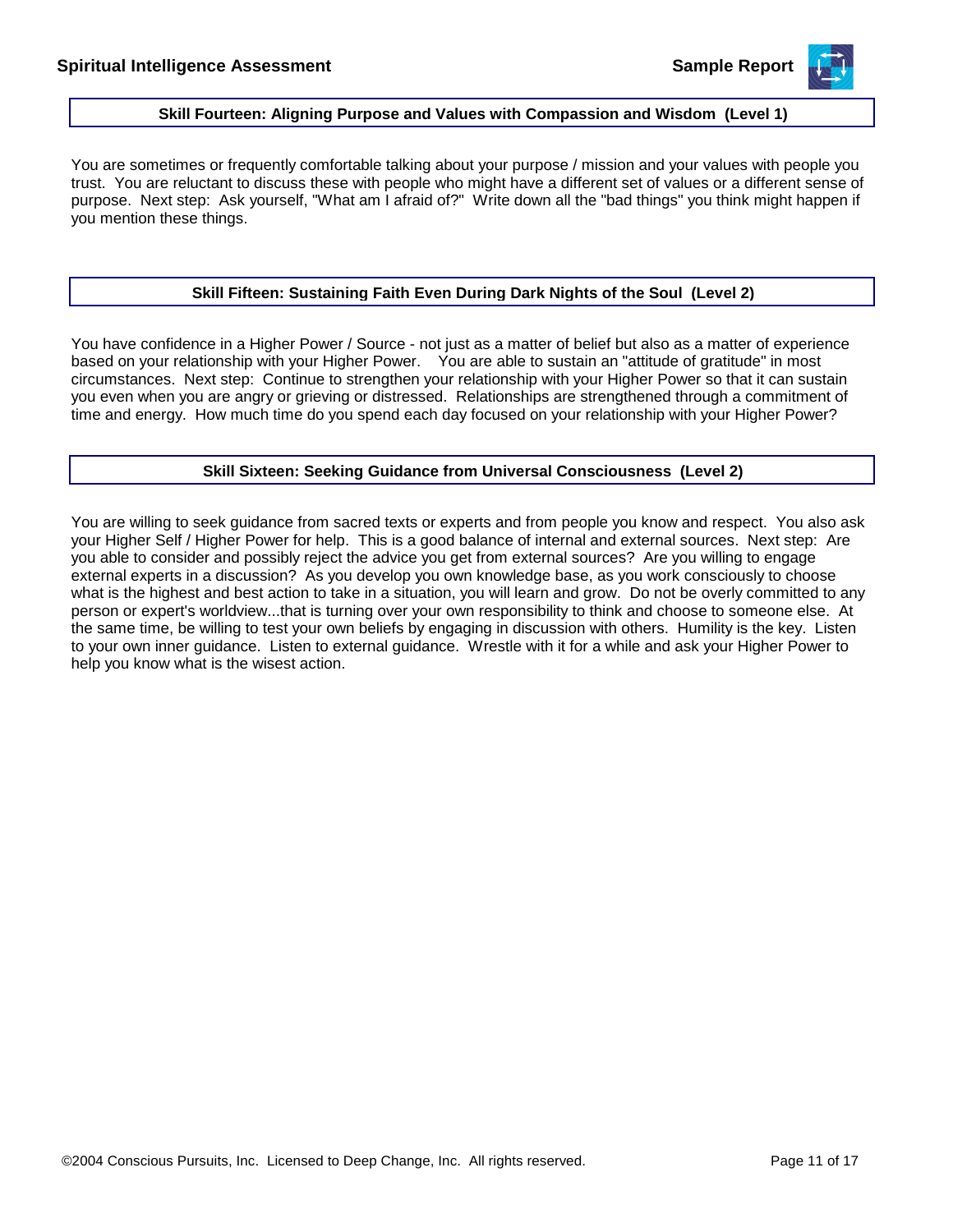

## **Quadrant 4** Social Mastery / Spiritual Presence

## **Your Quandrant 4 Results:**

This is the hardest group of skills to get high scores in - since it is the quadrant which develops last and is dependent upon the other three quadrants. So please be patient with yourself if your scores in this quadrant are lower than in the other quadrants.

There are five skills in Quadrant 4. The minimum score is zero. The maximum is five. Your scores in graphical form are displayed in the chart. Below the chart is a text description of your current skill levels and some "next step" suggestions if you choose to continue to develop in that skill.



#### **Skill Seventeen: A Wise and Effective Teacher of Spiritual Principles (Level 2)**

You enjoy teaching people about spiritual principles. You generally do not teach so that you can control people's behavior (although it might be a temptation!). You sometimes teach others by being a role model - demonstrating wisdom and compassion (Higher Self). Next step: Strengthen your own ability to operate from your Higher Self so that you can be an even better role model. Then reflect on the best teachers you have known...did they encourage you to think for yourself? Encouraging others to experiment with spiritual principles and see if it works is a less agressive and more effective means of teaching. Experience creates stronger faith than belief alone!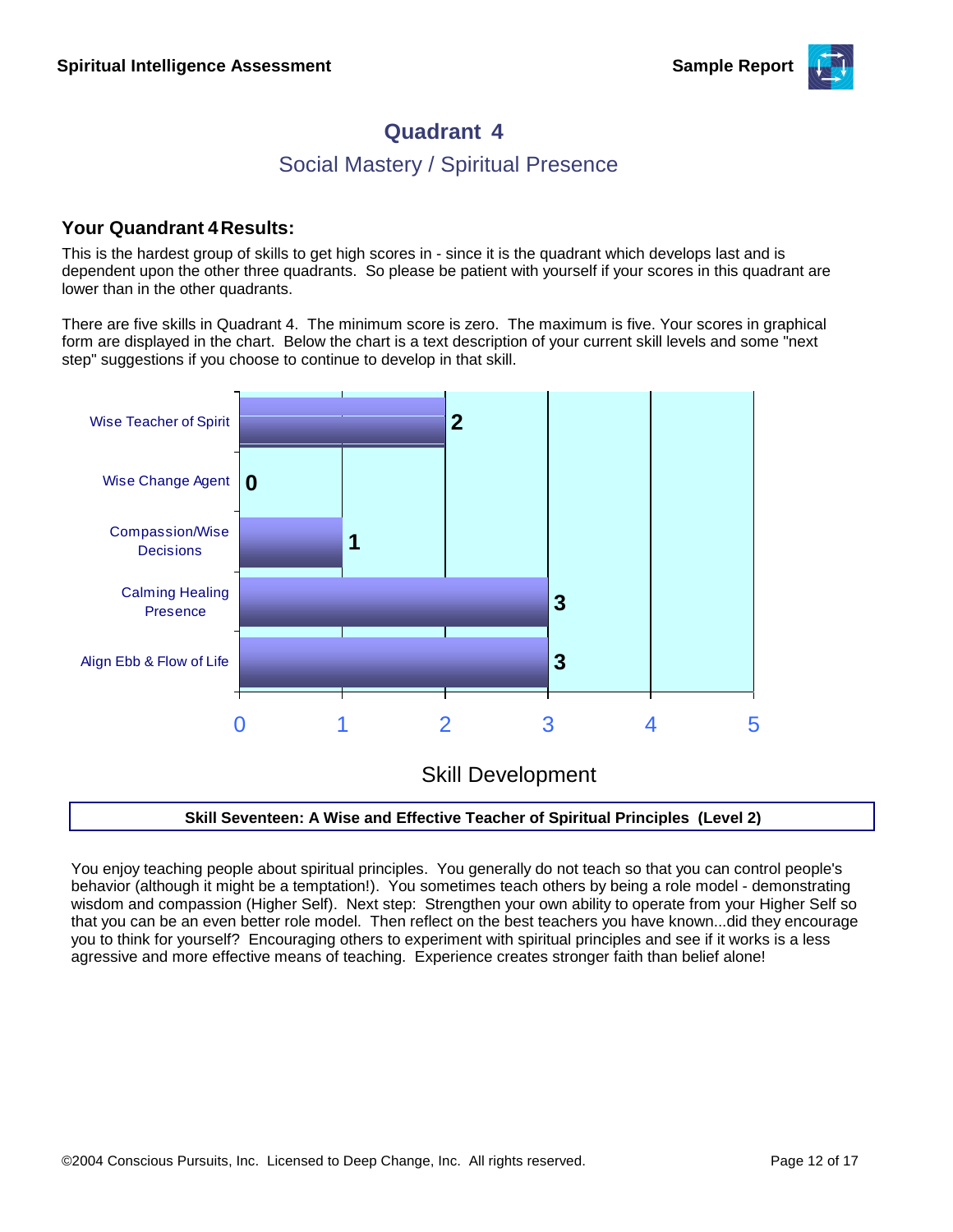#### **Skill Eighteen: A Wise and Effective Change Agent (Level 0)**

Change is an inevitable part of all our lives. A "change agent" is someone who helps groups or individuals navigate through work or personal changes in a way that results in good solutions. Being an effective change agent requires bringing a lot of different skills together: compassion for people`s feelings - even if you would not react the same way; an ability to "stay in the process" rather than jumping to a quick fix; seeking win/win solutions; seeking to get to the real (root) problem rather than being distracted just by the surface (presenting) problem. The best change agents operate in an "ego-less" way...truly seeking the wisdom of the group.

In a business setting you often need training in how to be an effective facilitator, tools to help groups dig deeply into root causes, how to solicit input from all stakeholders, and how to pilot new ideas. Not everyone enjoys or needs to play this role. If you choose not to pursue this skill, consider being the best team-member you can by keeping Higher Self in charge.

Being an effective change agent requires bringing a lot of different skills together: Detecting and feeling compassion for people's feelings - even if you would not react the same way; an ability to "stay in the process" rather than jumping to a quick fix; seeking win/win solutions; seeking to get to the real (root) problem rather than being distracted just by the surface (presenting) problem. Not everyone enjoys this role. If you would like to pursue developing this skill, begin by reading in this field. We recommend starting with any of William Bridges' books on Transitions.

#### **Skill Nineteen: Making Compassionate and Wise Decisions (Level 1)**

You are compassionate toward yourself when you make mistakes. You understand that being imperfect is part of being human. Next step: Develop the same compassion toward others who might be "behind you" on the spiritual path, or doing things you do not agree with. Have the humility to know that you cannot know what is right and best for another person. Even if they are making a mistake - it might be the perfect mistake for them to make for their own growth. There are many paths available to reach our common goals. Have compassion and understanding for their journey - and let it be theirs. Offer nonjudging help when asked for it, but do not push. Pushing comes from Ego and it creates an Ego counter- reaction (defense) in the other person. Give freely and with love and let Spirit do the rest!

#### **Skill Twenty: Being a Calming/Healing Presence (Level 3)**

You are able to calm others and frequently feel inner calmness yourself. But you sometimes feel hopeless when you can't relieve someone else's suffering. This is understandable since you care about people and want to be able to make things better. Next step: Consider that none of us can remove all the unpleasantness from life. You cannot keep sad things from happening. Nor can you force others to take a positive attitude toward their experience. This may be the perfect experience for them at this time. Strengthen your trust in a loving Universe / Higher Power and let go of that which you cannot control. You may feel the sadness...but don't cling to it. Let it arise and then let it leave. Maintain trust. Allow joy in your life.

#### **Skill Twenty-one: Being Aligned with Natural Timing (Level 3)**

You can sometimes feel when things are "right" …when should act vs. when you should wait. Your discernment skills are becoming better attuned. You sometimes or frequently ask for guidance to discern what is best. Next step: Ask Spirit / Higher Self to help you continue to grow in understanding and ability to discern what is best. Practice this discernment on more decisions in your life so that you can eventually be guided by natural timing in all things. Pay special attention to your body as it can act as a wonderful guide. When are you unexpectedly tired? When do you feel lighter? Hold one idea or action plan in your mind for a while and see how it "feels" to your body.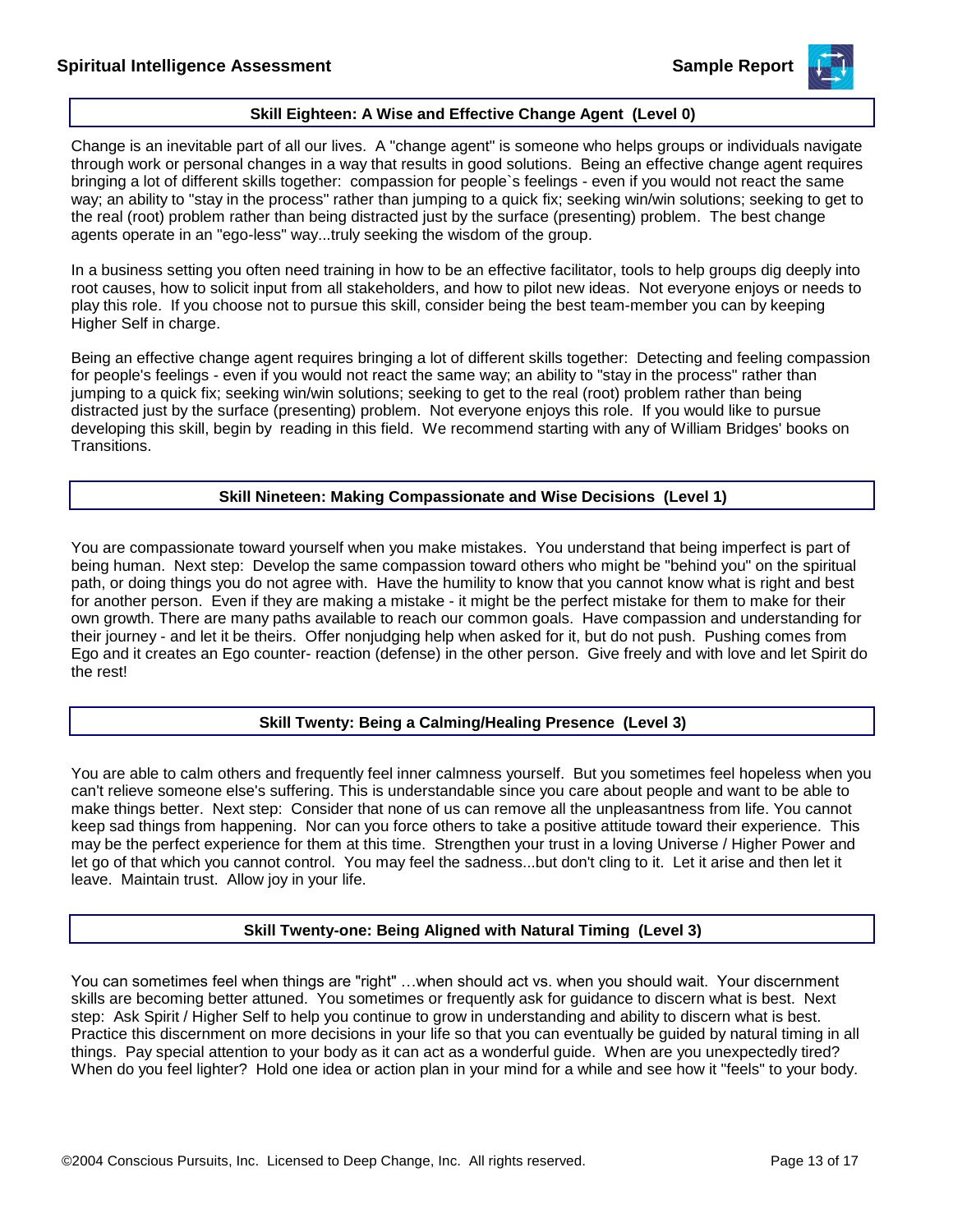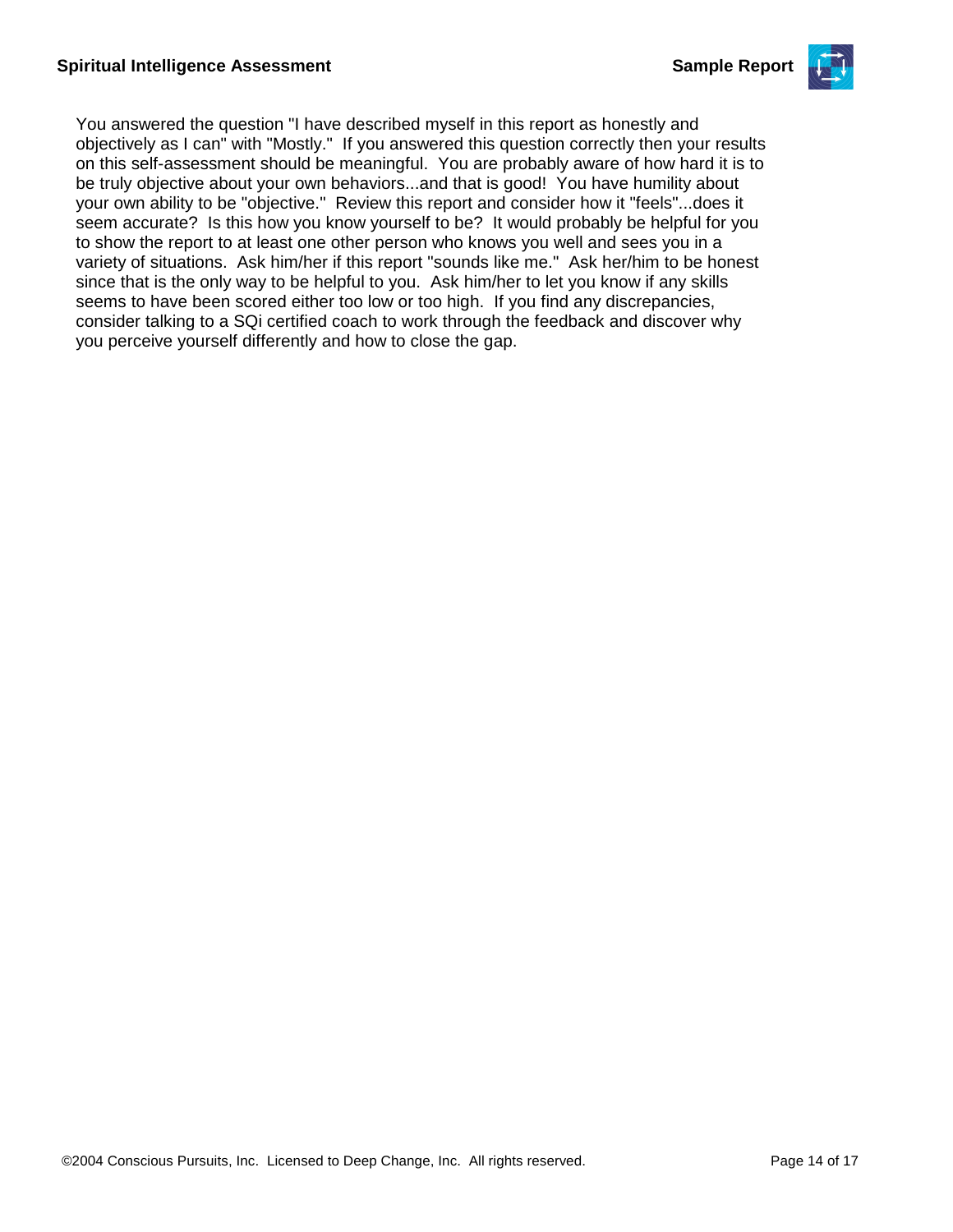



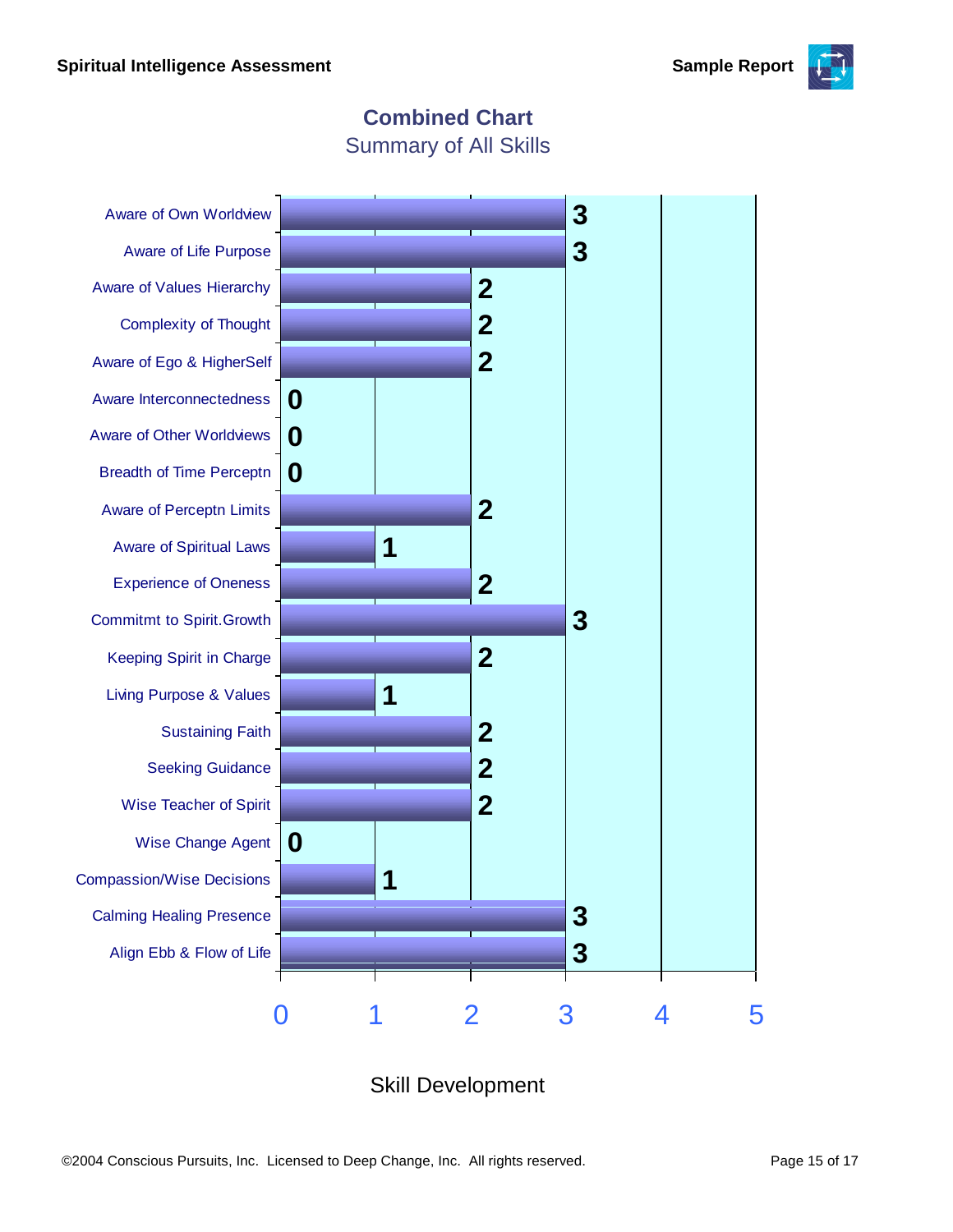

### **Appendix 1 Partial Glossary of Terms**

**Blessings:** Good things happen, teachers appear, etc. when the timing is right for us and when we are open to receiving these gifts. Possible synonyms: grace-filled coincidences, synchronicities.

**Boundaries:** limits, guidelines. We teach other people what is "not okay" with us by setting limits on how they treat us. These limits are typically called "boundaries" in psychology.

**Centered:** feeling **balanced**, in touch with my Higher Self and/or Higher Power. In sports, an athlete or dancer learns to operate "from their center" so that they are not easily knocked about and do not lose their balance. To "feel centered" is to have this sensation emotionally and spiritually. You might prefer the terms feeling **strong, anchored**, or **connected**.

**Ego self:** The spiritual use of the word "ego" is slightly different from the use in psychology. Ego is not a bad thing per se – it is a necessary part of us. Healthy development requires that we individuate and learn to operate successfully as a separate self in the world. Once we attain a sense of separateness and competency, then the challenge is to transcend that part of us. Transcend it does not mean to deny, suppress or destroy it…but rather to help it "grow up" and act in service to our Higher Self and/or Higher Power. In the mystical traditions of each of the major faith traditions the ultimate realization of the spiritual path is "non-dual" realization – or the achievement of perfect union within the self, and with the Higher Power. "The Beloved and I are one" is an expression of this. Yet our experience of life begins as dual (two) selves: first the ego, then the awakening of our higher nature. Eventual transcendence of duality first requires recognition of the "illusion of duality" and working within the illusion in order to transcend it. Possible synonyms for ego: personal self, personality self, separate self, selfish self, limited self, earthly self, human self, animal self, instinctive self, childish self, lower self.

**Faith Tradition:** a set of beliefs, doctrine, rituals, sacred texts, teachings, etc. associated with a group of people. Possible synonyms: religion, denomination, faith beliefs, philosophy, spiritual beliefs, wisdom tradition.

**Higher Power:** the creative power behind the manifest world. Possible synonyms: God, Allah, Brahman, Jesus Christ, Yhwh, Ein Sof, the Dao/Tao, Holy Spirit, Spirit, Goddess, Gaia, Nature, the Universe, Consciousness, Source, Creator, for scientists - the Quantum Field. **SPECIAL NOTE**: **Buddhism** as a non-theistic religion does not have a personal view of a creator deity. The creative source of life is deemed unknowable. Possible synonyms for Buddhists: the source of Buddha nature, non-dual reality; the unknowable creative source; the realm of non-being; the nature of the Universe that allows for the possibility of nirvana and merging of the self into non-being; all that is.

**Higher Self:** the part of me connected to all living beings and to my Higher Power; the voice of Inner Wisdom and Compassion; the unselfish part of me; the part of me that is free of time and space and can access universal wisdom and truth; the part of me that knows that there is no real separation of "me" from "others". Possible synonyms: Spirit Self; eternal Self; the light of the Divine within me; Christ consciousness; Buddha nature; Soul.

**Intuition:** knowing something without knowing HOW you know it. Possible synonyms: hunch; gut feeling; body-sense; direct knowing; inner wisdom; voice of Spirit; voice of Higher Self.

**Law of Consequences:** The actions you take will eventually result in consequences to you (or your family) – good for good and bad for bad. Possible synonyms: karma, divine justice, heaven and hell. You may perceive this law as completely true, dependable, but completely impersonal – like gravity – it is just a natural law of the Universe. Or you may perceive this law as being operated by a personal Higher Power who keeps track of our good and bad actions.

**Mission:** What you feel, believe or know that you are here on earth to do in this lifetime. Synonyms: calling; higher purpose; life purpose; soul purpose; vocation; destiny, fate.